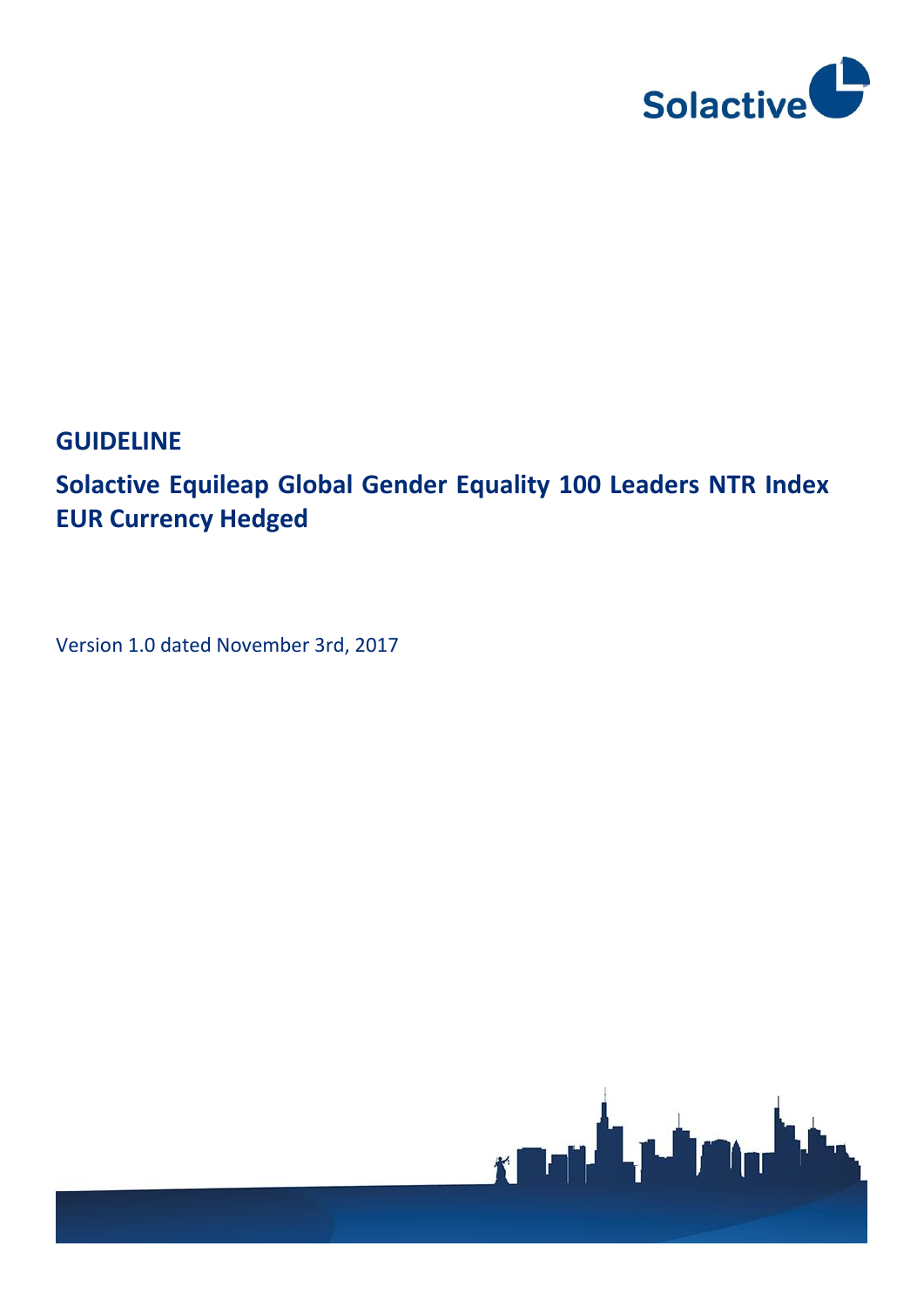# **Contents**

#### **Introduction**

- **1 Index specifications**
- **1.1** Short name and ISIN
- **1.2** Initial value
- **1.3** Distribution
- **1.4** Prices and calculation frequency
- **1.5** Weighting
- **1.6** Decision-making bodies
- **1.7** Publication
- **1.8** Historical data
- **1.9** Licensing

#### **2 Composition of the Index**

- **2.1** Selection of the index components
- **2.2** Ordinary adjustment

#### **3 Calculation of the Index**

- **3.1** Index formula
- **3.2** Accuracy
- **3.3** Calculation of the Index in the event of a market disruption

#### **4 Definitions**

#### **5 Appendix**

- **5.1** Contact data
- **5.2** Calculation of the Index change in calculation method

This document contains the underlying principles and regulations regarding the structure and the operating of the Solactive Equileap Global Gender Equality 100 Leaders NTR Index EUR Currency Hedged (the "Index")*.* Solactive AG shall make every effort to implement regulations. Solactive AG does not offer any explicit or tacit guarantee or assurance, neither pertaining to the results from the use of the Index nor the Index value at any certain point in time nor in any other respect. The Index is merely calculated and published by Solactive AG and it strives to the best of its ability to ensure the correctness of the calculation. There is no obligation for Solactive AG – irrespective of possible obligations to issuers – to advise third parties, including investors and/or financial intermediaries, of any errors in the Index. The publication of the Index by Solactive AG is no recommendation for capital investment and does not contain any assurance or opinion of Solactive AG regarding a possible investment in a financial instrument based on this Index.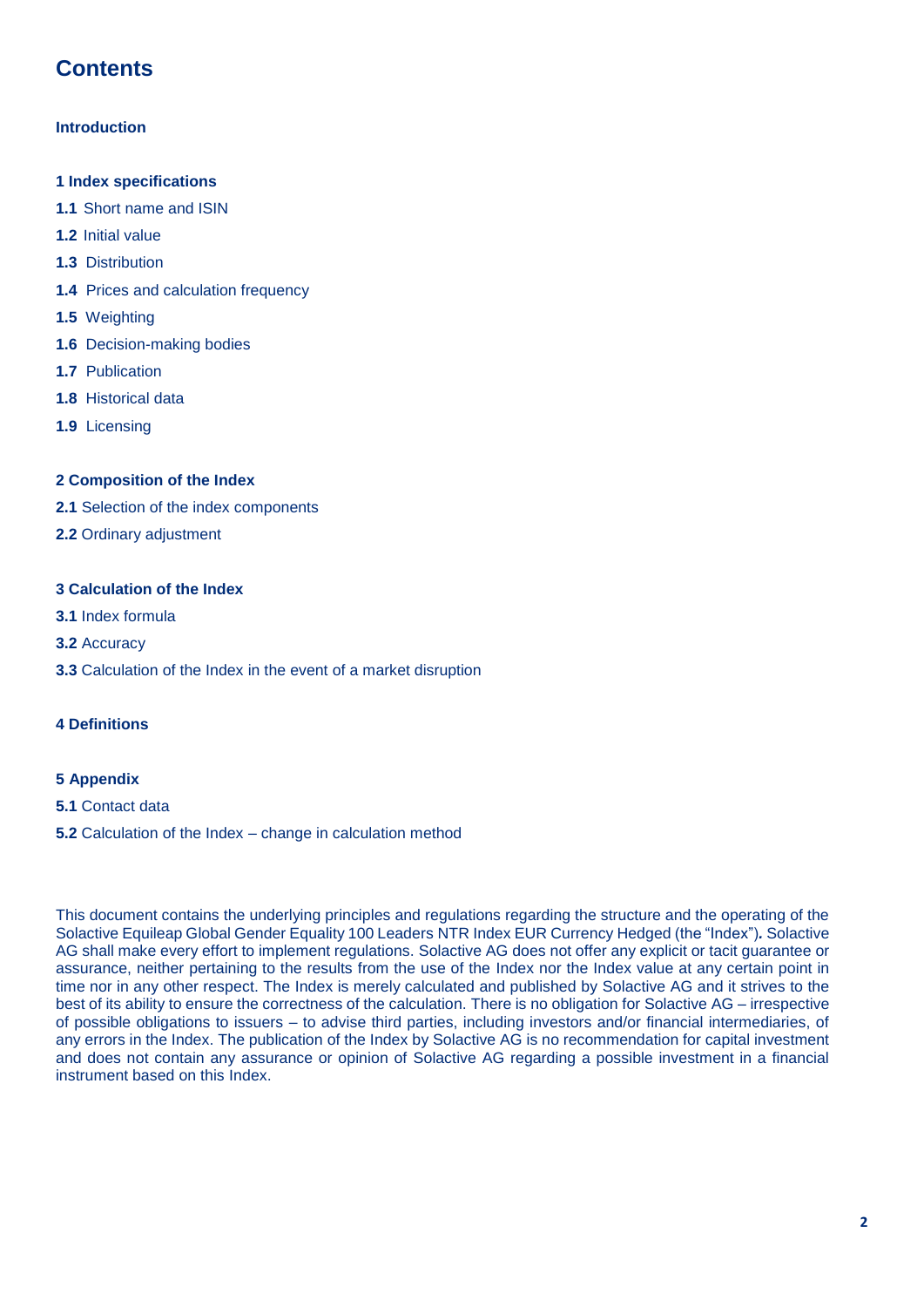### **Introduction**

This document is to be used as a guideline with regard to the composition, calculation and management of the Index**.** Any changes made to the guideline are initiated by the Committee specified in section 1.6. The Index is calculated and published by Solactive AG. The name "Solactive" is copyrighted.

### **1 Index specifications**

The Solactive Equileap Global Gender Equality 100 Leaders NTR Index EUR Currency Hedged (the **"**Index**"**) is an Index of Solactive AG and is calculated and distributed by Solactive AG.

The index tracks the performance of the Solactive Equileap Global Gender Equality 100 Leaders NTR Index EUR and hedges the currency exposure to Euro on a monthly basis via FX forward contracts.

The Index is published in Euro [EUR].

#### **1.1 Short name and ISIN**

The Index is distributed under ISIN DE000SLA43Z1; the WKN is SLA43Z. The Index is published in Reuters under the code <.SOGGNECH> and in Bloomberg under the code < SOGGNECH Index>.

#### **1.2 Initial value**

The Index is based on 100 at the close of trading on the start date, September 30, 2011.

#### **1.3 Distribution**

The Index is published via the price marketing services of Boerse Stuttgart AG and is distributed to all affiliated vendors. Each vendor decides on an individual basis as to whether he will distribute/display the Index via his information systems.

#### **1.4 Prices and calculation frequency**

The level of the Index is calculated end of day on each Index Calculation Date based on the value of the Underlying Index. The daily index closing value is calculated using Reuters/WMCO rates as at 4pm London time.

The Index is calculated every Trading Day from 9:00am to 4:30pm, EST. In the event that data cannot be provided to Reuters or to the pricing services of Boerse Stuttgart AG the Index cannot be distributed.

Any incorrect calculation is adjusted on a retrospective basis.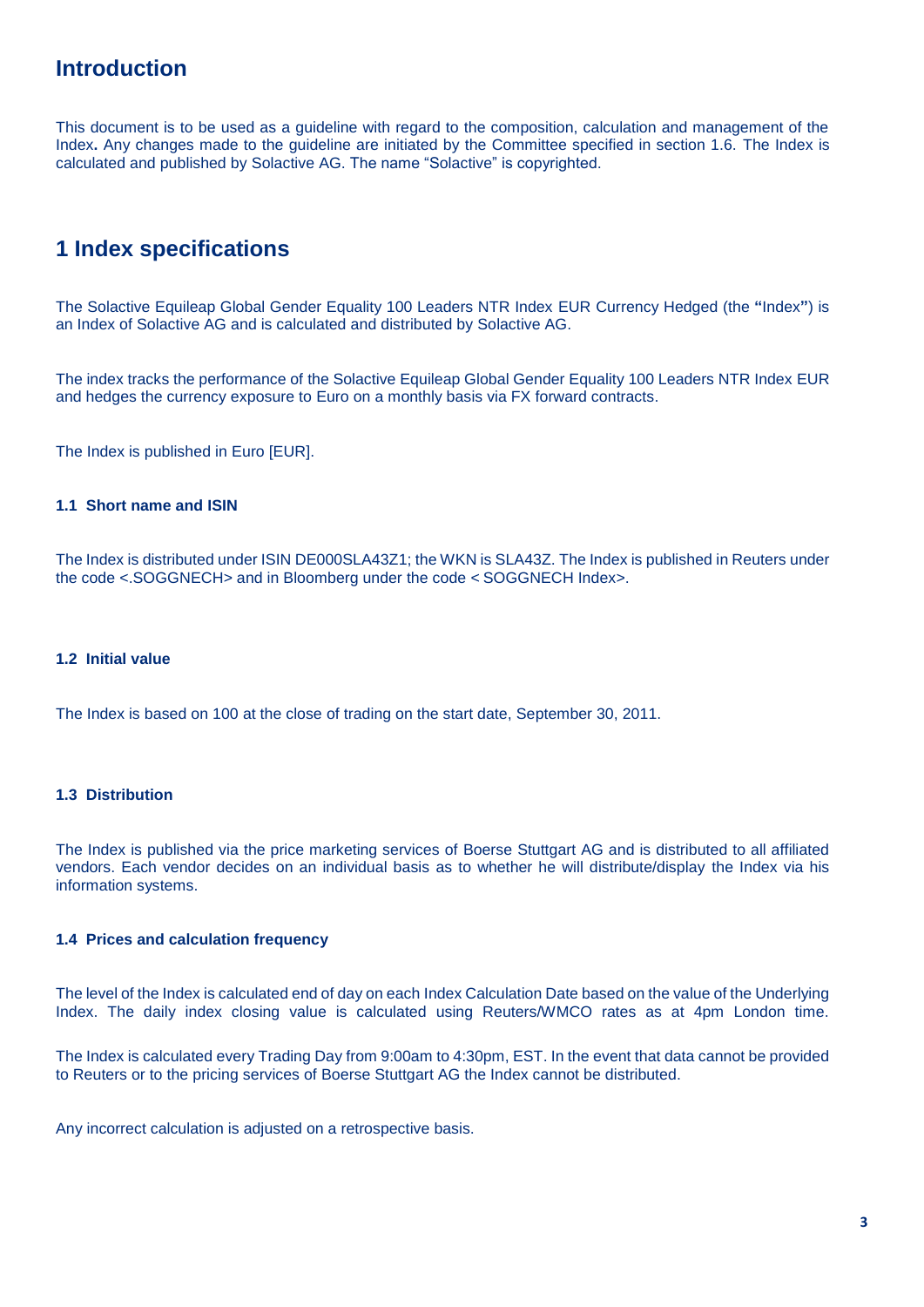#### **1.5 Weighting**

The index is always fully invested in Euro.

#### **1.6 Decision-making bodies**

A Committee composed of staff from Solactive AG is responsible for decisions regarding the composition of the Index as well as any amendments to the rules (in this document referred to as the **"**Committee**"** or the **"**Index Committee**"**). The future composition of the Index is determined by the Committee on the Selection Days according to the procedure outlined in 2.1 of this document. The Committee shall also decide about the future composition of the Index*.* if any Extraordinary Events should occur and the implementation of any necessary adjustments.

Members of the Committee can recommend changes to the guideline and submit them to the Committee for approval.

#### **1.7 Publication**

All specifications and information relevant for calculating the Index are made available on the http://www.solactive.de web page and sub-pages.

#### **1.8 Historical data**

Historical data is available from the index start date on September 30, 2011.

#### **1.9 Licensing**

Licences to use the Index as the underlying value for derivative instruments are issued to stock exchanges, banks, financial services providers and investment houses by Solactive AG*.*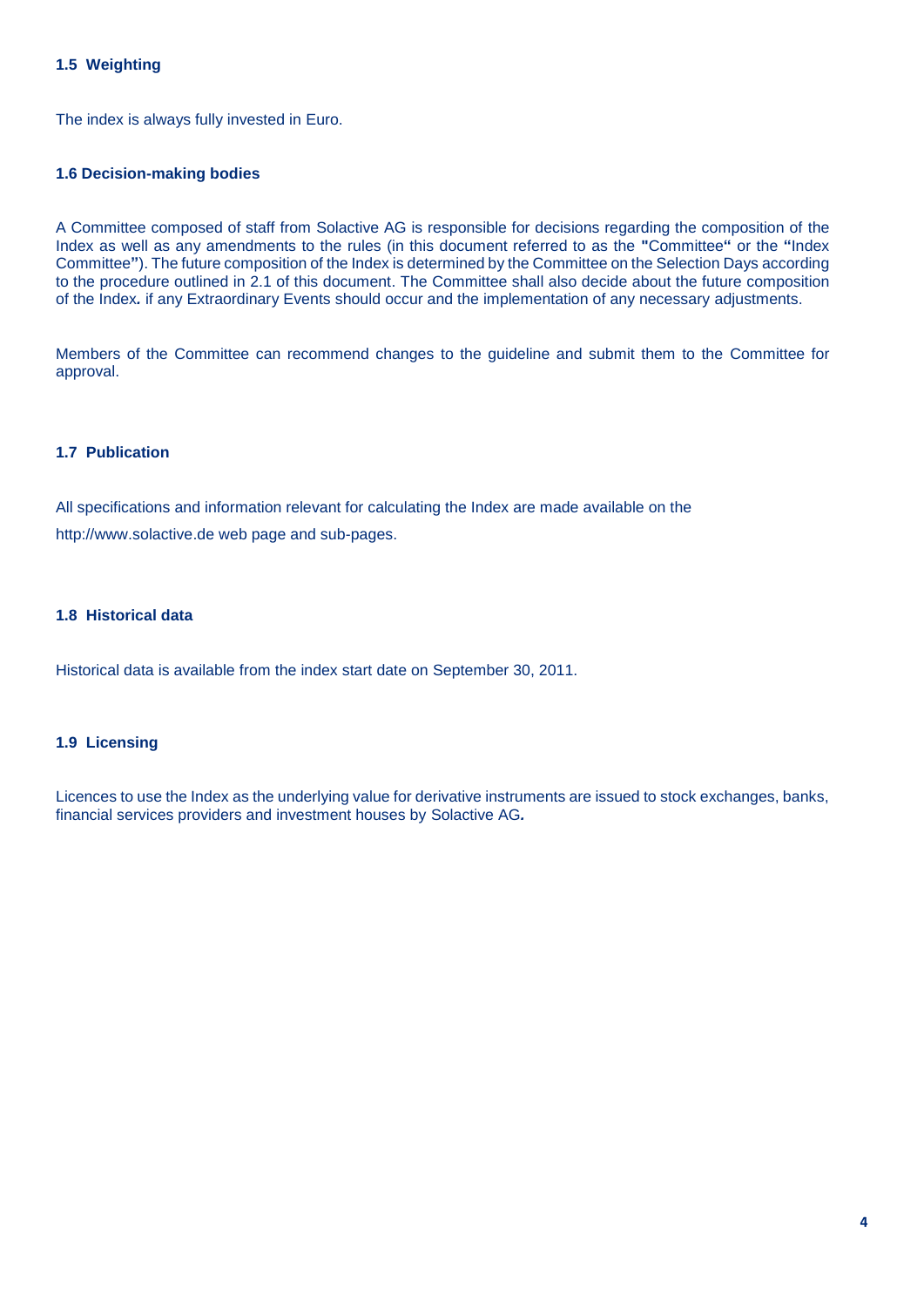# **2 Composition of the Index**

#### **2.1 Selection of the Index Components**

The initial composition of the Index as well as any ongoing adjustment is based on the calculation formula outlined in section 3.

#### **2.2 Ordinary adjustment**

The composition of the Index is adjusted monthly on the Adjustment Day.

The first adjustment will be made in November 2017 based on the Prices of the Index Components on the Adjustment Day and the Trading Day immediately preceding the Adjustment Day.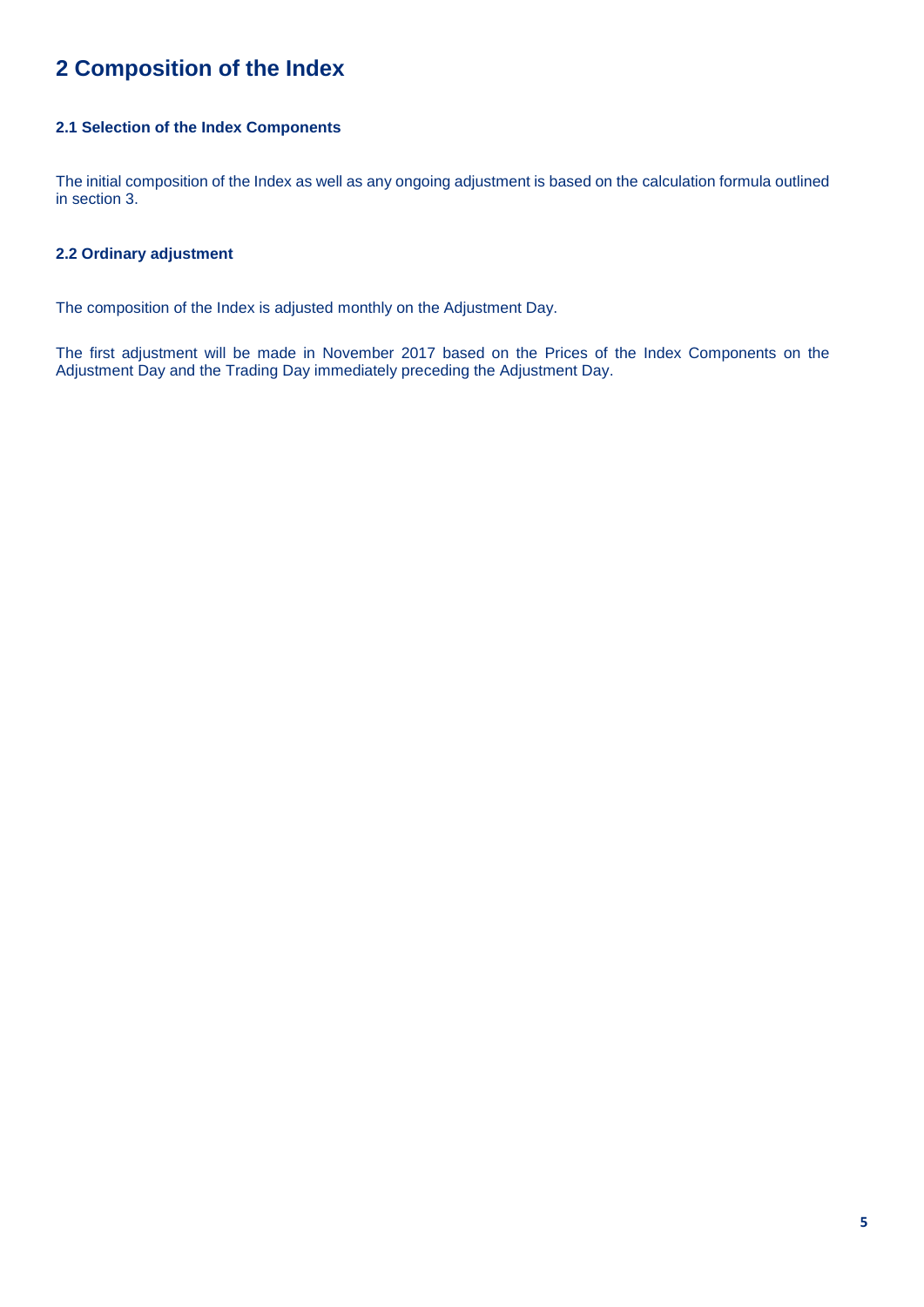### **3 Calculation of the Index**

#### **3.1 Index formula**

The Index Value on a Trading Day at the relevant time is calculated in accordance with the following formula:

$$
H I_t = H I_{RT} \cdot \left( 1 + \left( \frac{U I_t}{U I_{RT}} - 1 \right) + H I M_t \right)
$$

with:

*HI<sup>t</sup>* = Hedged Index on Trading Day t

 $H\!I_{RT}$   $\,$  = Hedged Index on the Adjustment Day RT immediately preceding Trading Day t

 $UI<sub>t</sub>$ = Underlying Index on Trading Day t

 $UI_{\scriptscriptstyle RT}$   $\;$  = Underlying Index on the Adjustment Day RT immediately preceding Trading Day t

 $\mathit{HIM}_t^-$  = Hedge Impact on Trading Day t, calculated according to the following formula:

$$
HIM_{t} = AF_{RT} \cdot \sum_{i=1}^{n} W_{i,ST} \cdot S_{i,ST}^{m} \cdot \left(\frac{1}{F_{i,RT}^{m}} - \frac{1}{IF_{i,t}^{m}}\right)
$$

with:

 $AF_{_{RT}}\;$  = Adjustment Factor on Trading Day t, calculated according to the following formula:

$$
AF_{RT} = \frac{H I_{RT-1}}{H I_{RT}}
$$

with:

n = number of different currencies in the unhedged Index (without considering the currency in which the index is calculated)

*<sup>W</sup><sup>i</sup>*,*ST* = weight of currency i on Selection date ST

- $S^{m}_{i,ST}$ = Mid Spot of currency i on Selection date ST
- $F_{i,RT}^m$ = Mid Forward of currency i on Adjustment Day RT
- $IF^m_{i,t}$ = interpolated Forward on day t which is calculated as follows:

$$
IF_{i,t}^{m} = S_{t}^{m} + (F_{i,t}^{m} - S_{i,t}^{m}).\frac{D - d}{D}
$$

with:

- $S^{\,m}_{i,t}$ = currency i mid spot rate on Trading Day t  $F_{i,t}^m$ 
	- = currency i 1 month forward mid rate on Trading Day t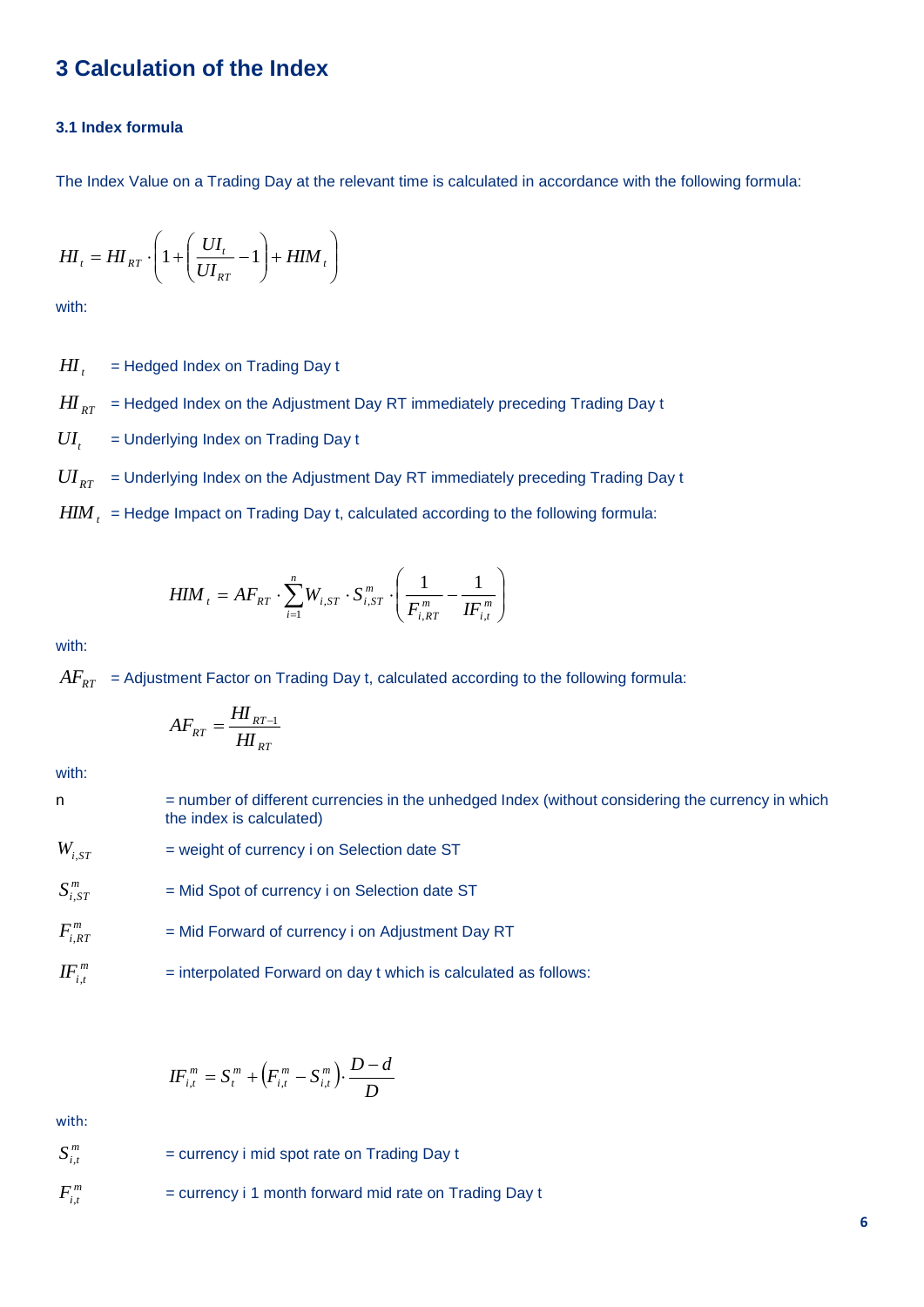- $D =$  number of calendar days between the last and the next Adjustment Day
- *d* = number of calendar days between the last Adjustment Day and Trading Day t

#### **3.2 Accuracy**

The value of the Index will be rounded to 2 decimal places.

Foreign exchange rates will be rounded to six decimal places.

#### **3.3 Calculation of the Index in the event of a Market Disruption Event**

The Index is not calculated in the event of a Market Disruption Event. If the Market Disruption Event continues over a period of eight Trading Days, then the Committee will determine the necessary action (including but not limited to taking into account the market conditions prevailing at this point in time, the last quoted Prices for each of the Index Components as well as any other conditions that it deems relevant for calculating the Index value) such that the affected securities resulting from the Market Disruption Event are no longer causing such disruption to occur.

#### **4. Definitions**

**"Index Component"** is each FX component currently included in the Index.

A "**Trading Day**" is in relation to the Index or an Index Component any weekday except Saturday and Sunday.

The **"Index Calculator"** is Solactive AG or any other appropriately appointed successor in this function.

The **"Index Currency"** is EUR.

The **"Underlying Index"** is the Solactive Equileap Global Gender Equality 100 Leaders NTR Index EUR.

**"Adjustment Day"** is the last Trading Day of each month.

**"Selection Day"** is the Trading Day immediately preceding the Adjustment Day.

#### A "**Market Disruption Event**" occurs if

- 1. the underlying index is not published on a Trading Day
- 2. the respective FX rates are not published on a Trading Day